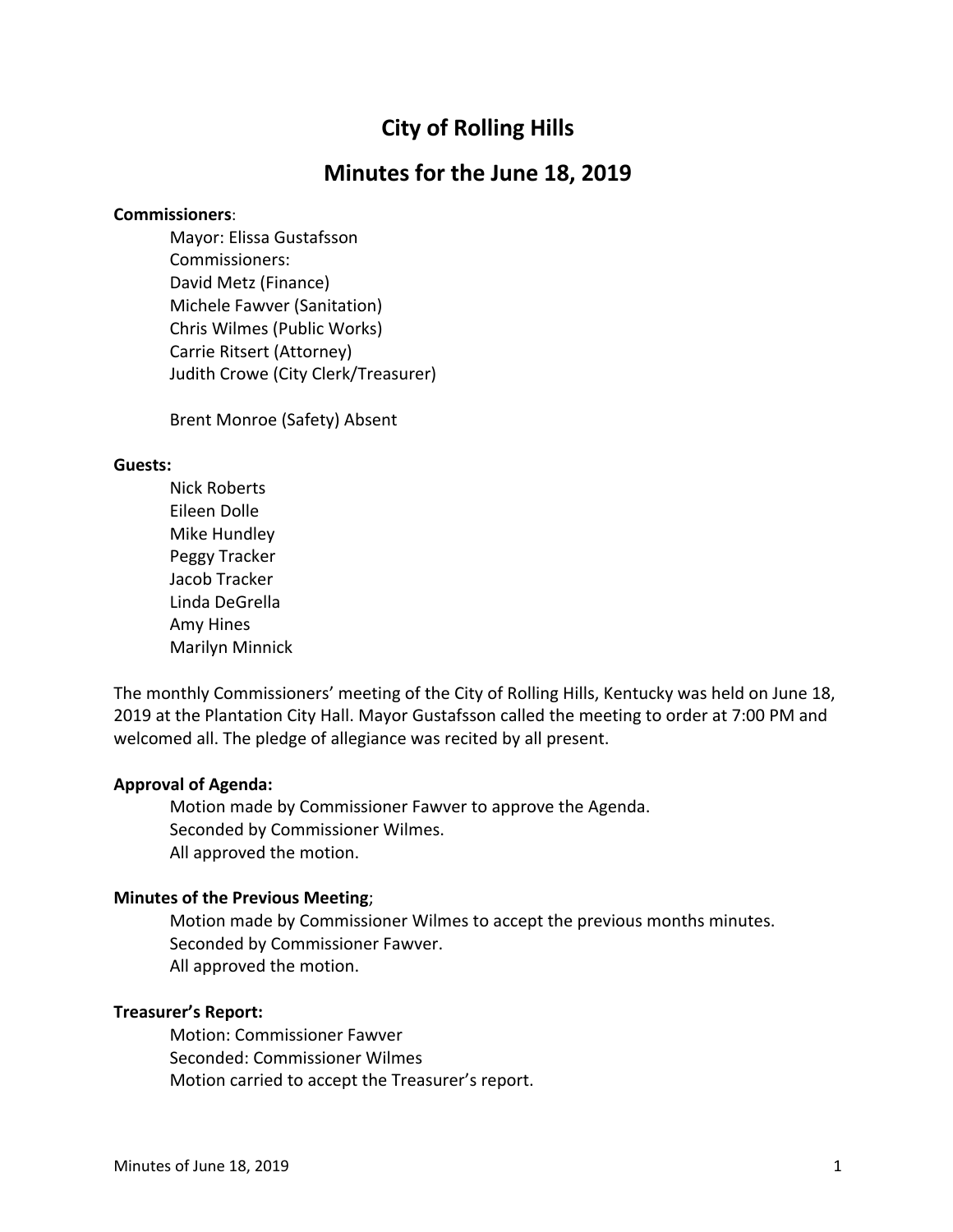Commissioner Metz gave his report. Passed out copies of the bank balances and the checkbook was made available for the attendees to review.

#### **Municipal Orders:**

Motion: Commissioner Wilmes Seconded: Commissioner Fawver Motion carried to accept the Municipal Order No. 120 Series 2018-2019 (pay the bills).

#### **Public Forum:**

A resident stated that there are several pot holes on Aylesbury some other streets. They need to be addressed.

Another resident has been cited for having a tent that is covering their motorcycles in their drive way. They are here to question what they had violated in the city.

Another resident stated that were projects in the city that need to be addressed. Paving, sealcoating problems that we had.

The signage of city with new signs.

The damage from the trucks that make deliveries to the shopping center, what is the city doing about this problem.

No money needs to be spent on the green space.

This resident would like a summary of what has been accomplish in the city for the past fiscal year.

#### **City Attorney:**

Grant Application for Codification – get an estimate from American legal Commissioner/Clerk/Treasurer Ordinance – clarify the duties.

Municipal Order 1, Series 2018 of Spending – make changes to amounts and language. City Property Green Space/Engineer – the Engineer that came to the city stated that they would want a commitment. The water is a major problem. The Engineer stated that the water that goes down Langdon is the problem and the city would need to get MSD involved with the drainage and the trees would have to be replaced.

The Charter franchise will be Municipal order 13. Commissioner Fawver moved to accept the Charter franchise. Commissioner Wilmes seconded. Motion carried to accept the Municipal order 13 for the Charter Franchise.

Apartment/Condo services- The garbage for the Condo Villa is three times a week, by the contract they are only supposed to have two. Attorney Ritsert will look into how the garbage collection can be changed for the Condo Villa.

 $2^{nd}$  Reading of Tax Rate – Commissioner Metz made a motion for  $2^{nd}$  reading for the No. 1 Series 2019-2020.

Commissioner Fawver seconded.

Motion carried to accept the Tax Rate for the 2019-2020.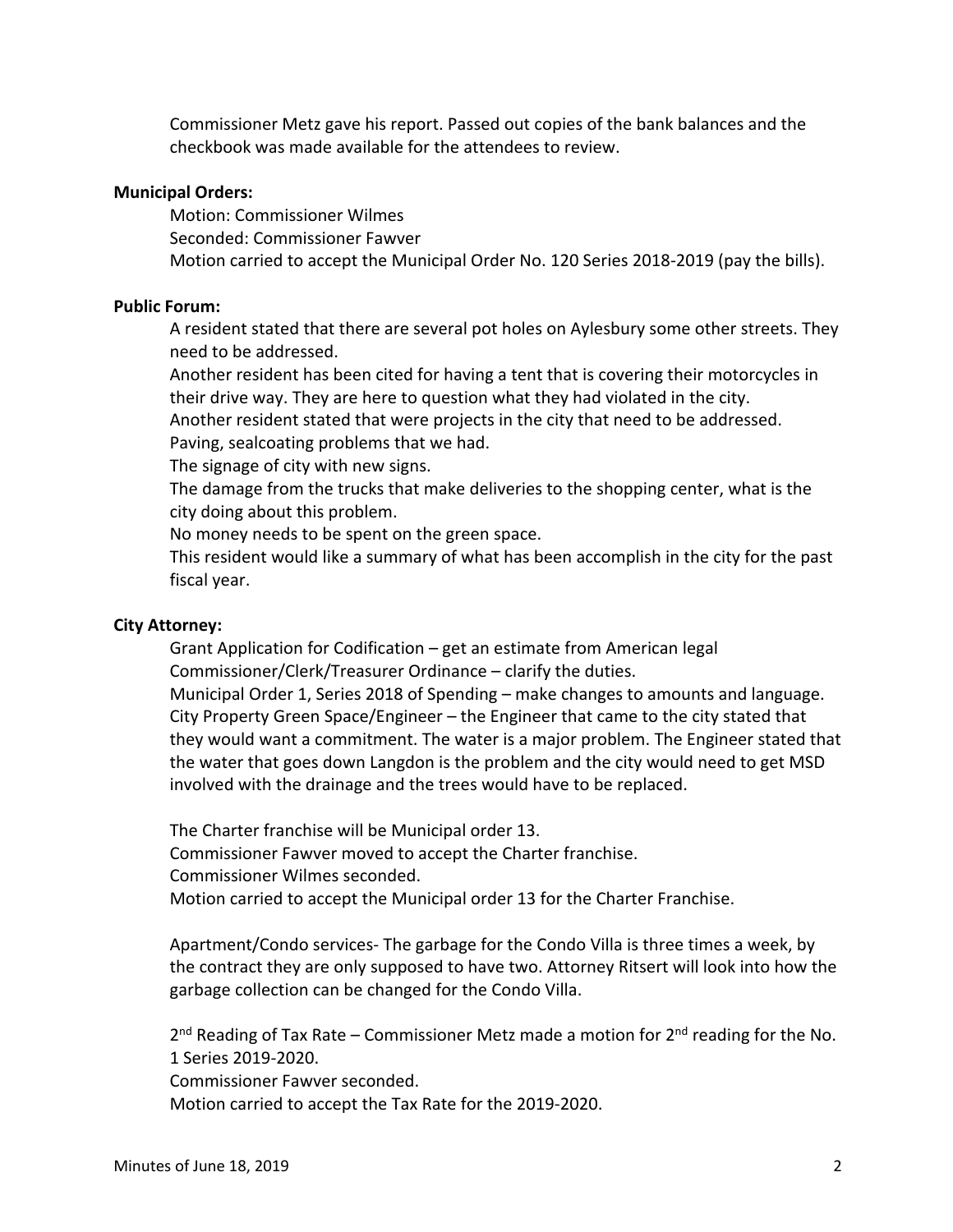2<sup>nd</sup> Reading of the Budget Ordinance No 2 Series 2019-2020, - Commissioner Wilmes made a motion for the 2<sup>nd</sup> reading for the No. 2 Series 2019-2020. Commissioner Metz seconded.

Motion carried to accept the Budget Ordinance.

Monthly Meeting Location – Discussion of moving to Meadow Vale for the City's monthly meeting.

Commissioner Metz moved to have a first reading of the ordinance to move the meeting place.

Commissioner Fawver seconded.

Motion carried to accept the first reading of moving the meeting place to Meadow Vale.

#### **Safety:**

Commissioner Monroe was absent and the Mayor Gustafsson gave his report. 2812 Goose Creek – yard maintenance issue,

Commissioner Metz made a motion to have Commissioner Wilmes contact our lawn personnel and have them cut the grass at said address.

Commissioner Fawver seconded.

Motion carried to have Commissioner Wilmes contact our lawn personnel to mow the grass.

9316 Tiverton Way – Citation – Ord 7. Commissioner Wilmes stated that changes need to be made to Ordinance 7 with wording about objects on personal resident property. Commissioner Wilmes stated to amend Ordinance 7 and clarify language. Commissioner Metz seconded.

Motion carried and Mayor Gustafsson abstained.

9200 Tangley – Tree covering light/street sign. Discussion to have the city lawn company to trim the limbs that are blocking the light.

#### **Finance:**

Commissioner Metz stated the fiscal year ends on June 30 and the new year is July 1. Commissioner Metz stated that he will contact the auditor and start this year's audit in a timely manner.

#### **Sanitation:**

Commissioner Fawver gave her report with no misses.

The bids came in and the city voted on the selection.

Commissioner Metz made a motion to accept Rumpke for the trash contract.

Commissioner Wilmes seconded.

Motion carried and accepted by all commissioner.

Commissioner Metz asked if the city could get a new contract as the previous one was from 2005.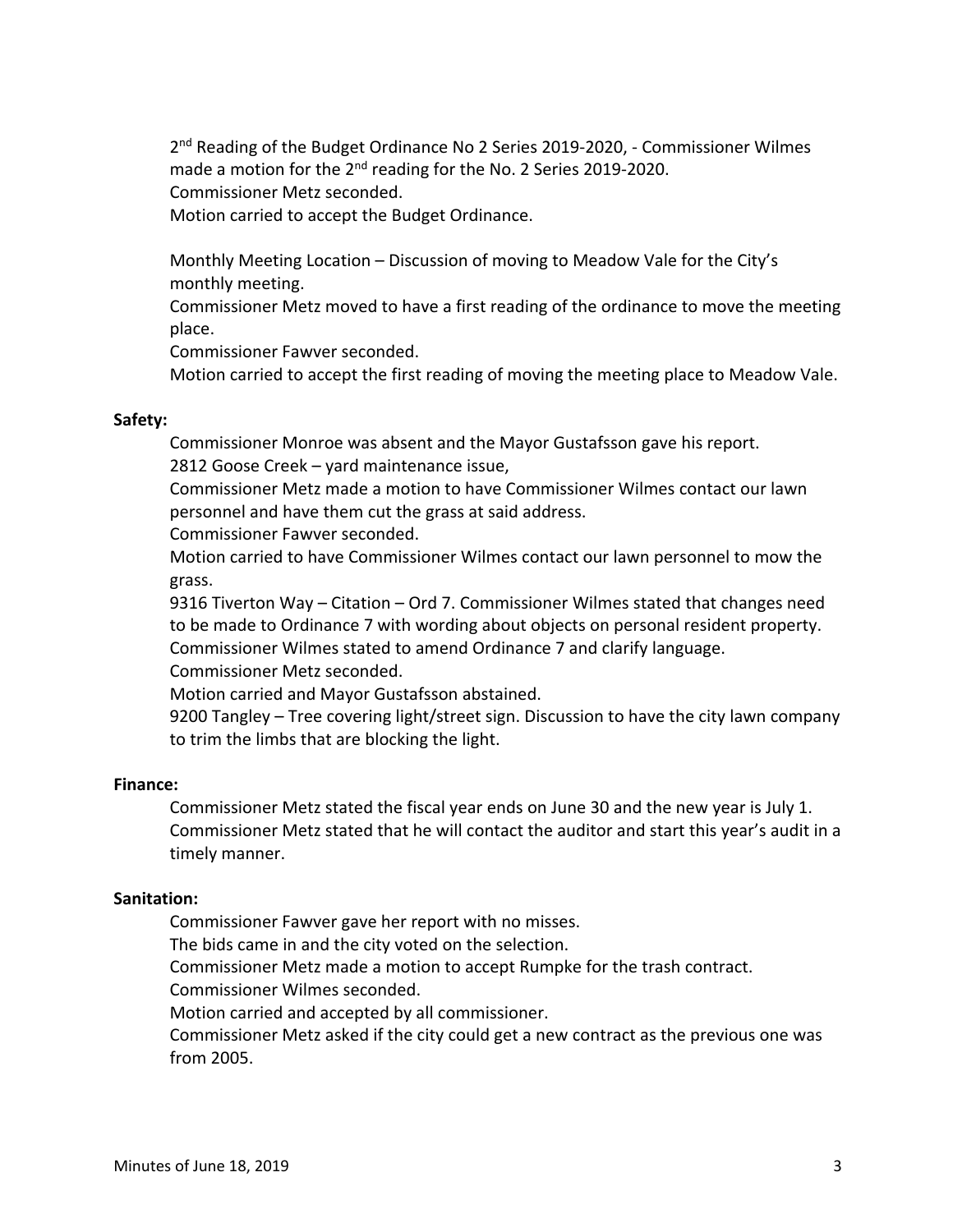#### **Public Works:**

Commissioner Wilmes passed out copies of his report. He included one bid for lighting and concrete. He will continue to try and get additional bids.

City Entrance – Low Voltage Light – Tabled

Green Space – Entrance Barricade – need sign posts

MSD Drain Repair – Update – asked if they could attend a meeting to discuss some of the problems the City is having.

Aylesbury Speedhump Repair, Commissioner Wilmes has made calls to Lawn Pro and has not received a return call on fixing the speedhump.

Mayor Gustafsson stated that the lighting at the entrance is really bad at nighttime. Mayor Gustafsson made a motion to purchase solar lights.

Commissioner Wilmes made a motion to spend \$200.00 for solar lights for entrance. Commissioner Fawver seconded.

Motion carried and accepted by all commissioners to have the Mayor purchase solar light for entrance.

Commissioner Wilmes made a motion to spend \$500.00 to Eagle signs to fix them. Commissioner Fawver seconded.

Motion carried and accepted by all commissioners to spend \$500.00 to have all the signs fixed.

This money will be spent only if they will lower all the stop signs for \$500.00 to 8'(5' from ground level) instead of the 10' that they currently are.

Some of the other signs that need to be removed and the extra polls will be used to for other signs in the City.

## **Clerk/Treasurer:**

City Clerk Crowe has created labels and letters for all commissioners to sign for the city property in their possession.

JCLC membership will be obtained in the month of July at the start of the new fiscal year.

Updating on Code Enforcement invoicing 2018-2019. Attorney Ritsert was asked to check on liens for people who have not paid their fines and maybe making changes to the citations.

#### **Mayor:**

The newsletter will be ready for the  $1<sup>st</sup>$  of July. Eagle signs will be in the city to fix all the signs.

## **Old Business:**

Truck Entrance on Goose Creek.

Microsoft One Drive and website - it was discussed.

Commissioner Metz made a motion to hire someone to work on the website at the rate of \$425.00.

Commissioner Wilmes seconded

Motion carried by all to spend \$425.00 for the individual for the website.